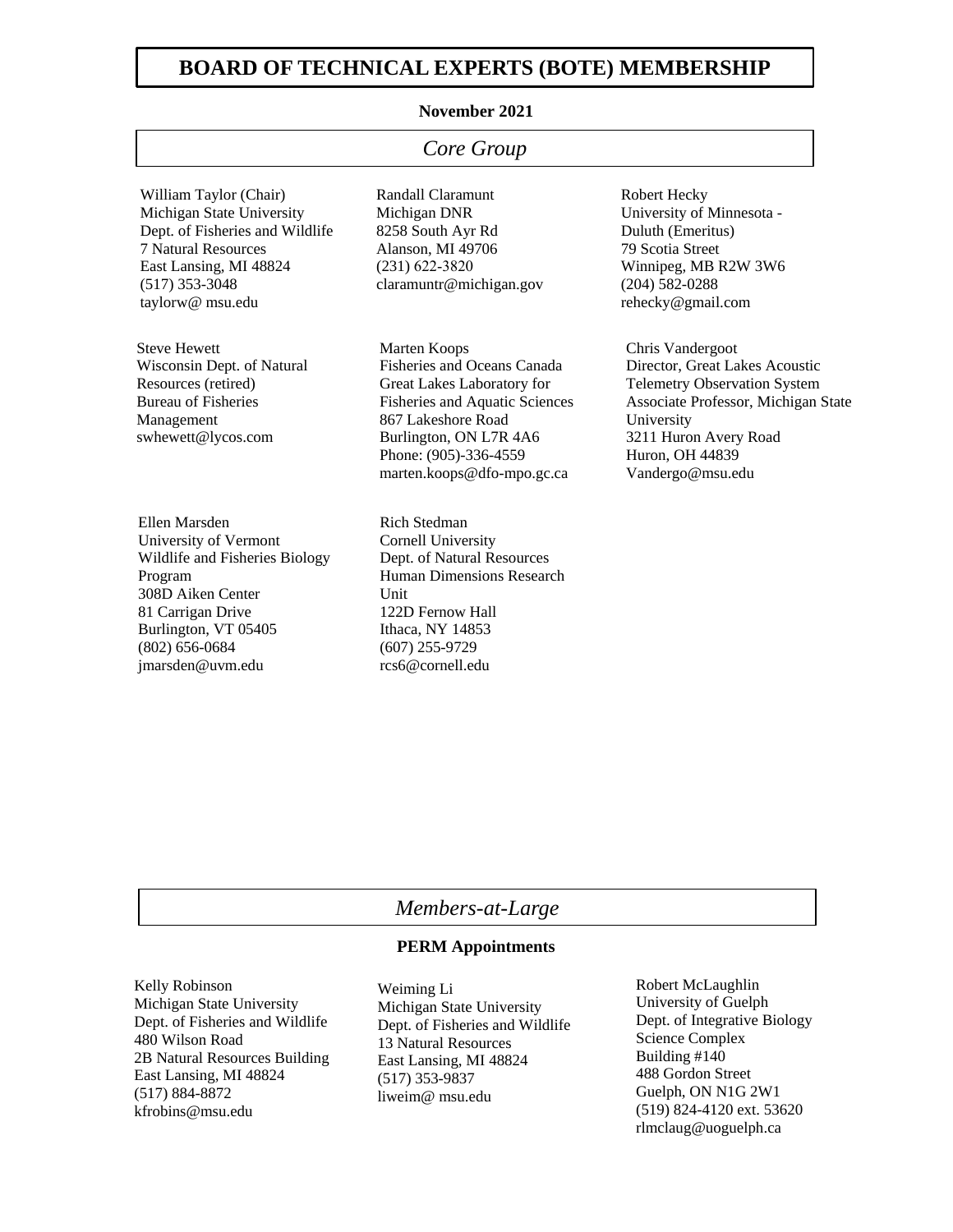# **BOARD OF TECHNICAL EXPERTS (BOTE) MEMBERSHIP**

#### **November 2021**

## *Members-at-Large (cont'd.)*

#### **Re-establishment of Native Deepwater Fishes**

Charles Bronte U.S. Fish and Wildlife Service Green Bay National Fish and Wildlife Conservation Office 2661 Scott Tower Drive New Franken, WI 54229 (920) 866-1761 charles bronte@ fws.gov

Andrew Muir Great Lakes Fishery Commission 2100 Commonwealth Blvd. Suite 100 Ann Arbor, MI 48105 (734) 669-3016 amuir@ glfc.org

### **Human Dimensions**

Marc Gaden Great Lakes Fishery Commission 2100 Commonwealth Blvd. Suite 100 Ann Arbor, MI 48105 (734) 662-3209 ext. 14 marc@ glfc.org

Rich Stedman Cornell University Dept. of Natural Resources Human Dimensions Research **Unit** 122D Fernow Hall Ithaca, NY 14853 (607) 255-9729 rcs6@cornell.edu

#### **Lake Physics and Fish Recruitment**

Marten Koops Fisheries and Oceans Canada Great Lakes Laboratory for Fisheries and Aquatic Sciences 867 Lakeshore Road Burlington, ON L7R 4A6 Phone: (905)-336-4559 marten.koops@dfo-mpo.gc.ca

#### **Energy Dynamics of Great Lakes Food Webs**

Bailey McMeans University of Toronto Mississauga Department of Biology 3359 Mississauga Rd. Mississauga, ON L5L 1C6 Bailey.mcmeans@utoronto.ca

Heidi Swanson 200 University Ave. W University of Waterloo Waterloo, ON N2L 3GL Heidi.swanson@uwaterloo.ca